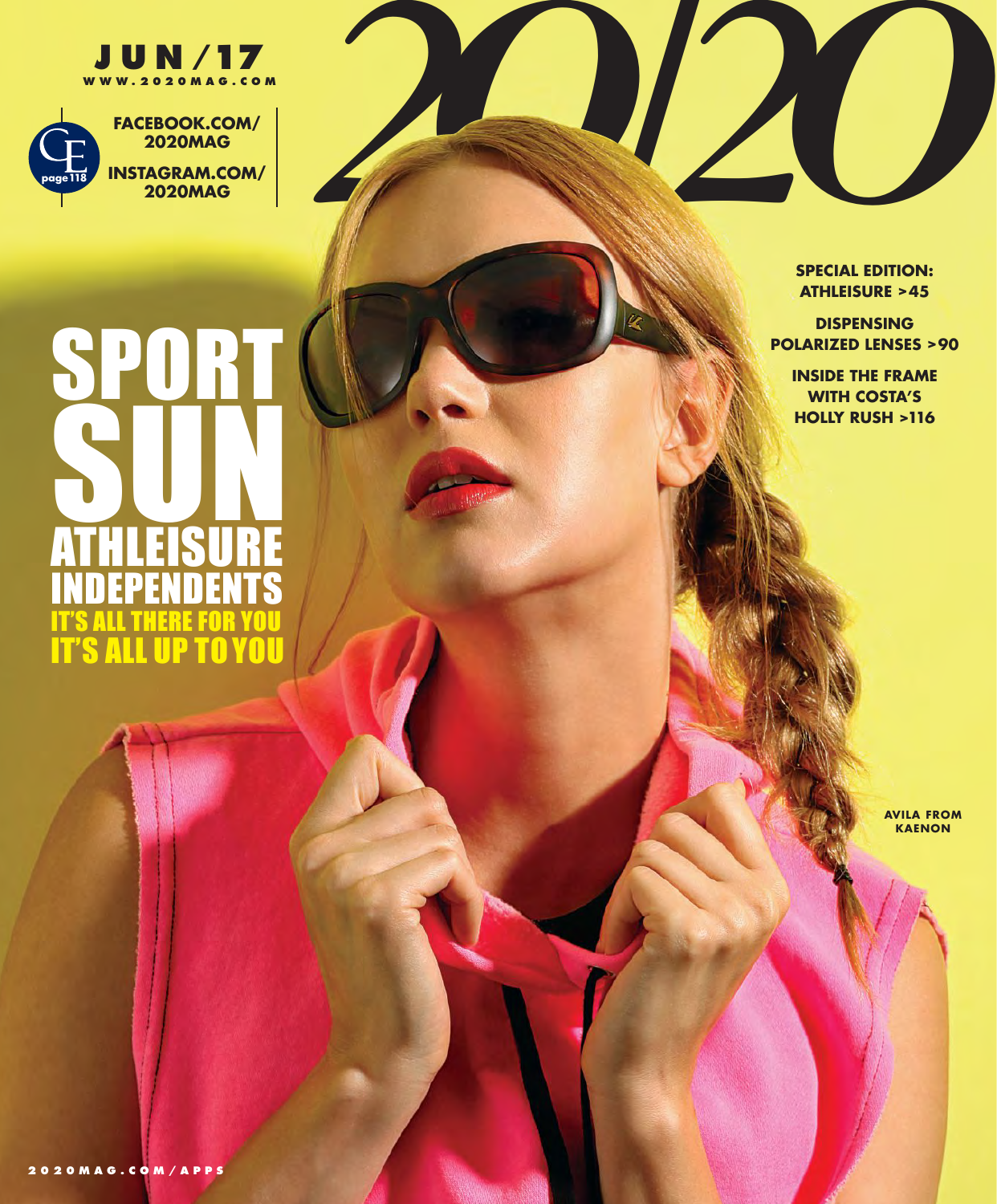## **BY PRESTON FASSEL** FOLLOW A LEADER

In the classic science fiction film "Star<br>Wars," young Jedi-in-training Luke<br>Skywalker, knowing that he is not yet<br>capable of defeating the evil galactic n the classic science fiction film "Star Wars," young Jedi-in-training Luke Skywalker, knowing that he is not yet warlord Darth Vader on his own, takes the advice of his mentor Obi Wan Kenobi to seek out the storied "Yoda." Yoda, as Luke Skywalker soon discovers, is the last remaining Jedi master, a wise and sagely figure who trains Luke not just physically but intellectually and spiritually for his inevitable confrontation with Vader. When Luke decides to prematurely end his training near the climax of the film, it's a crisis moment: He has not yet learned all he can from Yoda, and without these valuable lessons, there's a high chance he will be killed in his next confrontation with Vader.

Though it's largely a fun blockbuster space opera, there are a few practical life lessons to be learned from the Star Wars saga, and the Yoda scenario is one of them. On his own, Luke is physically capable, honest, true of heart and wants to do the right thing. He is also inexperienced, naive and prone to run into a fight swinging in every direction and screaming at the top of his lungs. He needs Yoda to temper him, to hone his talents and sand off his rough edges. He needs, essentially, a mentor someone who has come before and who can show him the way.

Even though opticianry in the U.S. today is largely continued on through mentor-

student relationships, as a a whole, the industry has suffered in recent years from a general failure to look at those who've come before. As online optical l and big box retailers have become an ever more present threat to brick-and-mortar operations, many solutions have been offered—withholding PDs, filing lawsuits and refusing to do business with entities who support online or big box optical are

all solutions readily offered in the optical realm. One idea that's rarely offered though, is looking to those who have come before—those who have demonstrated their ability to succeed in the face of adversity, stay the course, survive the radical changes of the industry and fickle public opinion to demonstrate themselves as true masters of the optical world.

One such master is Jon Jacobs, OD, of Vision Source of East Broward in Ft. Lauderdale, Fla. After graduating with honors from Emory University, Pennsylvania College of Optometry, Jacobs went to work as an optometrist in Florida in 1970 and opened his own practice in 1972. Since then, his list of accomplishments and achievements have grown to read like a list of qualifications for the position of Optical Grand Master: He has been elected to the



n the optical offices of president of the Florida Optometric Association and twice president of the Broward County Optometric Association; he has been recognized as the Florida Optometrist of the Year, Florida Optometrist of the Decade and twice as the Broward County Optometrist of the Year; and has served as chairman of the Florida Board of Optometry. In other words, if there is a figure for up-and-coming ODs and opticians to look to as a source of wisdom, information and inspiration, Jacobs would be a good start.

> At the forefront of Jacobs' success is a medically-driven approach to optometry. "Once a patient comes in, they quickly learn the difference in the eye exam and the way services are delivered," he says. "Technology in the past 10 years just keeps *Continued on page 98*